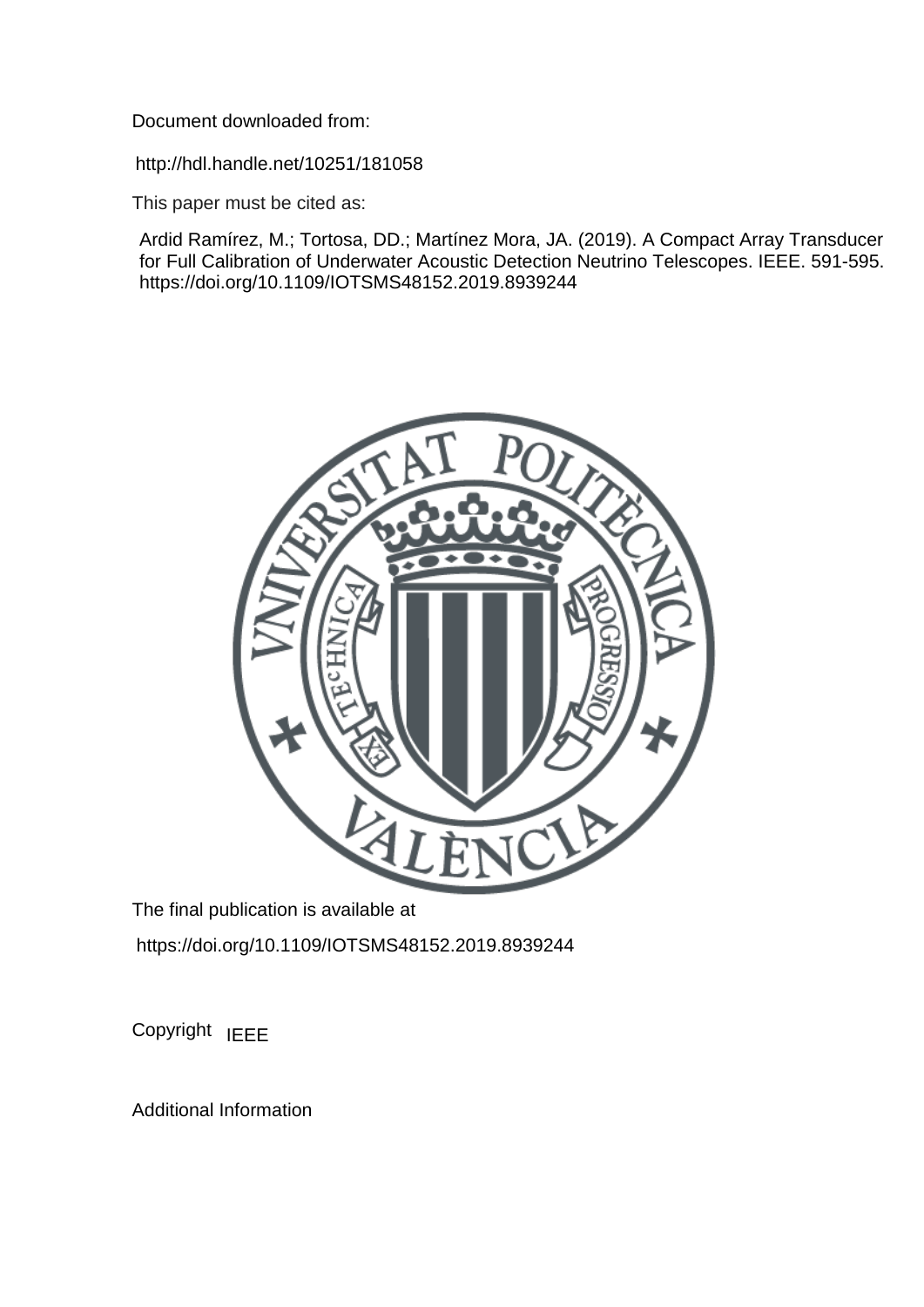# A Compact Array Transducer for Full Calibration of Underwater Acoustic Detection Neutrino Telescopes

Miguel Ardid Institut d'Investigació per a la Gestió Integrada de les Zones Costaneres (IGIC) – Universitat Politècnica de València (UPV) C/ Paranimf 1, 46730 Gandia, València. mardid@fis.upv.es

Dídac D.Tortosa Institut d'Investigació per a la Gestió Integrada de les Zones Costaneres (IGIC) – Universitat Politècnica de València (UPV) C/ Paranimf 1, 46730 Gandia, València. didieit@upv.es

Juan A. Martínez-Mora Institut d'Investigació per a la Gestió Integrada de les Zones Costaneres (IGIC) – Universitat Politècnica de València (UPV) C/ Paranimf 1, 46730 Gandia, València. jmmora@fis.upv.es

*Abstract***— KM3NeT, the underwater neutrino telescope in the Mediterranean Sea, is a detector under construction. KM3NeT uses Digital Optical Modules (DOMs) to detect neutrinos but there will be a study about the viability to acoustic detection of neutrinos using mainly the acoustic sensors the telescope has for positioning purposes. For this, it is necessary to calibrate and test the acoustic response of the receivers in the detector to determine the sensitivity to detect the neutrino acoustic signal and discriminate it from the environmental background. In this work, the strategy for the calibration of the sensor system using a compact array using three steps (frequency, directivity and neutrino signal-like) is described. Moreover, some R&D activities and results about the second step (long parametric directive signals) are shown.**

*Keywords— Underwater Acoustics, Calibration, Neutrino Detection, KM3NeT*

## I. INTRODUCTION

The acoustic detection of neutrinos is one of the most promising possibilities to extend the neutrino telescopes to the ultra-high-energy (UHE) range. In fact, having a hybrid submarine telescope (optical-acoustic) in the sea, is the only possibility to extend the energy range from tens of GeV (optical sensors) up to  $10^{12}$  GeV (acoustic sensors), with a reasonable number of sensors. This technique is based on the acoustic detection of the pressure pulse generated by the heating of the water by the hadron cascade after the interaction of the neutrino. The particularities of the radiated pulse (highdirectivity bipolar pulse with axial symmetry) would allow, on the one hand, to distinguish it from other types of signals much more abundant, and on the other hand, to determine the source direction with a few degrees of resolution.

Fig. 1. Schematic view of one structure of DUs in KM3NeT (credit: KM3NeT Coll.)

KM3NeT [1], which is now under construction, will be the biggest underwater neutrino detector in the world. It is located in the Mediterranean Sea and will use thousands of Digital Optical Modules (DOMs) arranged in vertical structures, called Detection Units (DUs), each one with 18 DOMs. This will form a 3D array of optical sensors (see *Fig.1*) to detect neutrinos through the Cherenkov light emitted by the relativistic particles produced in the interaction.

Each DOM has installed a piezo-ceramic transducer (acoustic receiver). Additionally, there will be about a hundred of hydrophones on the sea bottom. The main purpose is the use for the Acoustic Positioning System (APS) [2], but since they are continuously monitoring the sound in the 1-50 kHz frequency range needed for the acoustic neutrino detection, they will be used for it as well. The acoustic detection of particles is quite tricky and to discriminate it from background is not trivial [3,4], for this reason it is very important to have a sophisticated calibration protocol that enables to determine the response of the acoustic system in terms of the frequency response, directivity response, and neutrino-like signal sensitivity. The compact array acoustic emitter calibrator we are developing will be able to generate signals in the threestep calibration scale. The prototype will be tested by sending acoustic signals to KM3NeT from a ship [5]. Later on, some of these elements could be installed in the telescope for the systematic use.

In this paper, the compact array developed to fulfil the three calibration scales for the use of the acoustic receivers in KM3NeT for acoustic neutrino detection is described. Next, we present the procedure and utility for the different steps: *linear emission* (1st step), *long parametric directive signals*  (2nd step) and *bipolar parametric directive signal* (3rd step). More details will be given to the recent experimental results on the performance of the compact array for the 2nd step.



Fig. 2. Picture of the compact array transducer prototype during tests in the lab.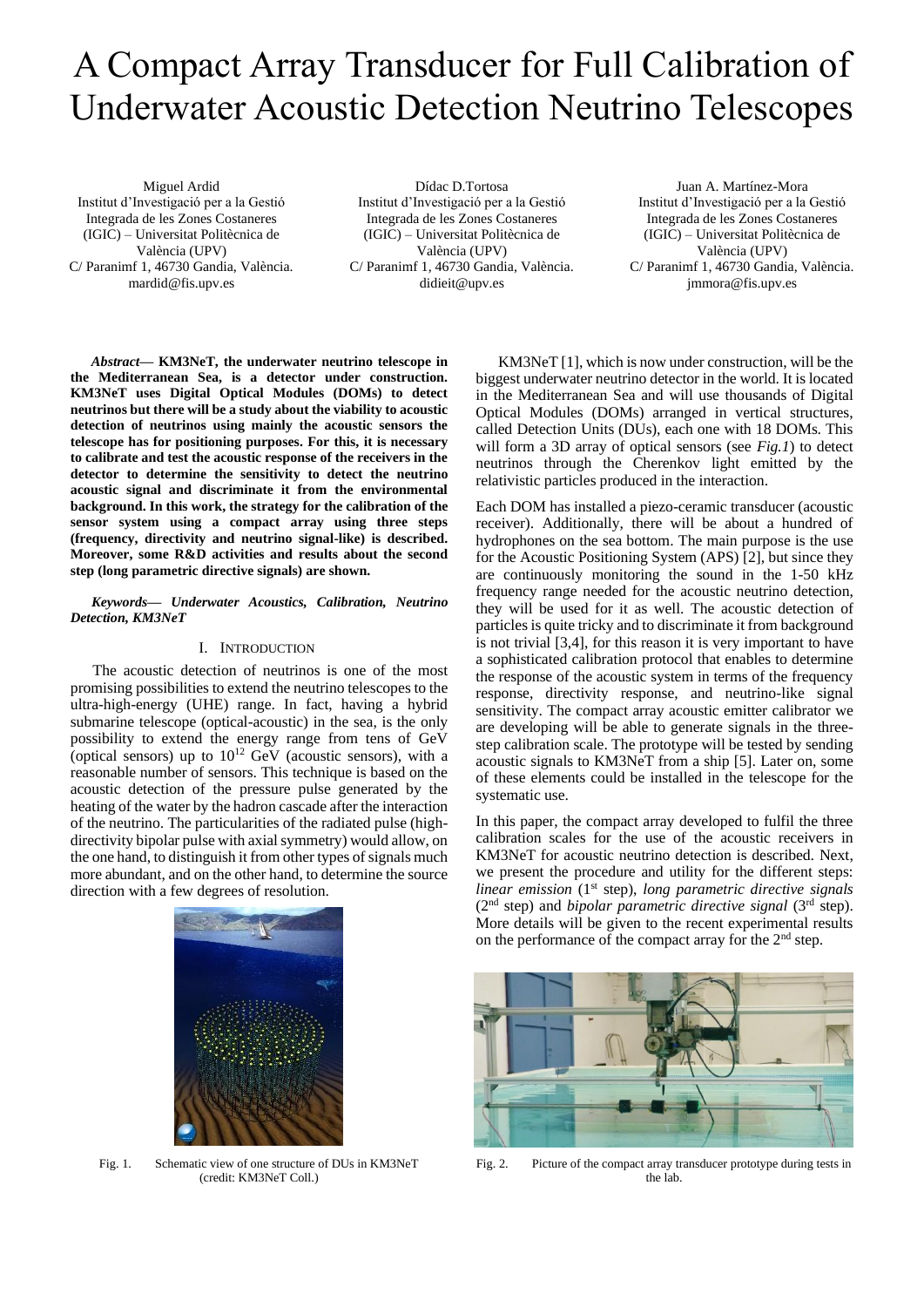The paper will be structured as follows. First, a summary of the previous related works about the idea of producing an array of emitters to reproduce a neutrino's acoustic signal, and on the first efforts and results in previous arrays developed.

Next, the design and development of the last prototype is explained in section II.

The parametric effect and the creation of sweep and bipolar pulse parametric signals are described in section III.

Then, the full calibration process proposed for the acoustic sensors in KM3NeT is showed in section IV.

At the end, some conclusions and future steps are discussed.

#### *Related work*

KM3NeT is the next generation of neutrino detector telescope in the Mediterranean Sea. ANTARES is the existing, i.e. previous neutrino detector in the Mediterranean site [6]. It is operative for more than 10 years. In this type of detectors there are installed acoustic sensors that form an Acoustic Position System to monitor the optical modules that form the telescope. A future idea is to detect acoustic signals from neutrino's interaction with water directly through the detection of the thermoacoustic pulse produced. In any case, the acoustic sensors should be calibrated. For this proposal the idea is to develop an acoustic array to emit a known acoustic signal from a ship to the detector and calibrate the acoustic system.

The first prototype of this kind of calibrator arrays had 8 emitters along 8 m of length. It was designed according to simulations with the purpose of generating a coherently acoustic bipolar pulse at 23 kHz using a phased emitter array. In the last step to validate it, it was tested in ANTARES during a sea campaign, but due to some technical problems during the campaign the result were not conclusive [7].

The second array designed was a compact array with 3 emitters along 40 cm of length. This prototype included a specific electronic part to obtain enough power for parametric generation [8]. It tried to reproduce the acoustic neutrino's signal too, but using parametric techniques. It was tested for large distances (~112 m). It was operative in linear emissions, but it presented low efficiency of parametric generation and a misalignment in the emitters [9].

The third prototype of array is presented here. The successful deployment and operation of this compact array transducer was demonstrated from studies with one emitter element and some simulations [10]. The prototype array is deployed with 3 emitters for first studies, but the final idea is building it with 5 elements. In this proceeding, the array and its usability for characterization of acoustic sensors in KM3NeT is presented.

# II. THE COMPACT ARRAY TRANSDUCER PROTOTYPE

The acoustic receivers in KM3NeT have a lot of functions, the most important is for positioning the DOMs, but there are other functionalities, such as the detection and monitoring of marine life, the boat traffic noise, etc. Other possible functionality under study is the detection of UHE neutrinos acoustically. The compact array developed was indeed motivated so to have a tool that could improve the capabilities

of first deep-sea acoustic detection neutrino telescopes and check the viability of the technique.

The compact array transducer prototype design was described in a PhD thesis [5]. Its main objective is to emit acoustic signals to calibrate the acoustic receivers installed in the underwater neutrino telescope KM3NeT in the two sites: ORCA in France at 2400 m depth, and ARCA in Italy at 3500 m depth [1]. The particularly of this array is that it is able to emit directive signals with cylindrical axial symmetry similar to the ones produced after a UHE neutrino interaction. This is achieved making use of the parametric effect that allows to reduce the size of the emitter array to  $\nu$ -1m, thus, compact enough to ease operation in the sea, managed from a vessel.

The array is designed with 3 to 5 emission elements with a distance separation of 14 cm and connected in parallel. For the moment, a prototype is assembled with 3 elements (see *Fig.2*). The resonance frequency of their elements is around 380 kHz [11] and this frequency is used for the primary beam to generate the parametric signals. The Transmitting Voltage Response (TVR) of the array is presented in *Fig.3*.

Since the array has about 160 dB re 1  $\mu$ Pa/V @ 1m of transmission and connected to a high-power amplifier, it is possible to emit acoustic signals with amplitude larger than 10 kPa, so with sufficient energy to produce a noticeable parametric effect able to produce the directive signals at low frequency that we aim.



#### III. THE PARAMETRIC EFFECT

The parametric effect is a non-linear physical phenomenon that appears in the propagation of intense waves. In acoustics, it may result in the appearance of 'new' frequencies that were not present in the signal emission during its propagation. It corresponds to combinations of existing frequencies, such as sum, difference frequencies and harmonics.

This effect permits to produce a differential frequency  $(2<sup>nd</sup>$ beam) between two near tones of high frequencies  $(1<sup>st</sup>$  beam) during the propagation of the high-intensity wave  $(1<sup>st</sup>$  beam). The parametric acoustic technique has been used to produce directive low frequency signals [12,13]. The main advantage of using the parametric effect is obtaining low frequencies signals with high directivity. For large distances, the low frequency signal  $(2<sup>nd</sup> beam)$  is quite clean because the high frequency signal  $(1<sup>st</sup> beam)$  is absorbed earlier.

The parametric effect was first derived by Westervelt and then applied to transient signals by Moffet and Mello (1979) that determine the pressure for the secondary beam depending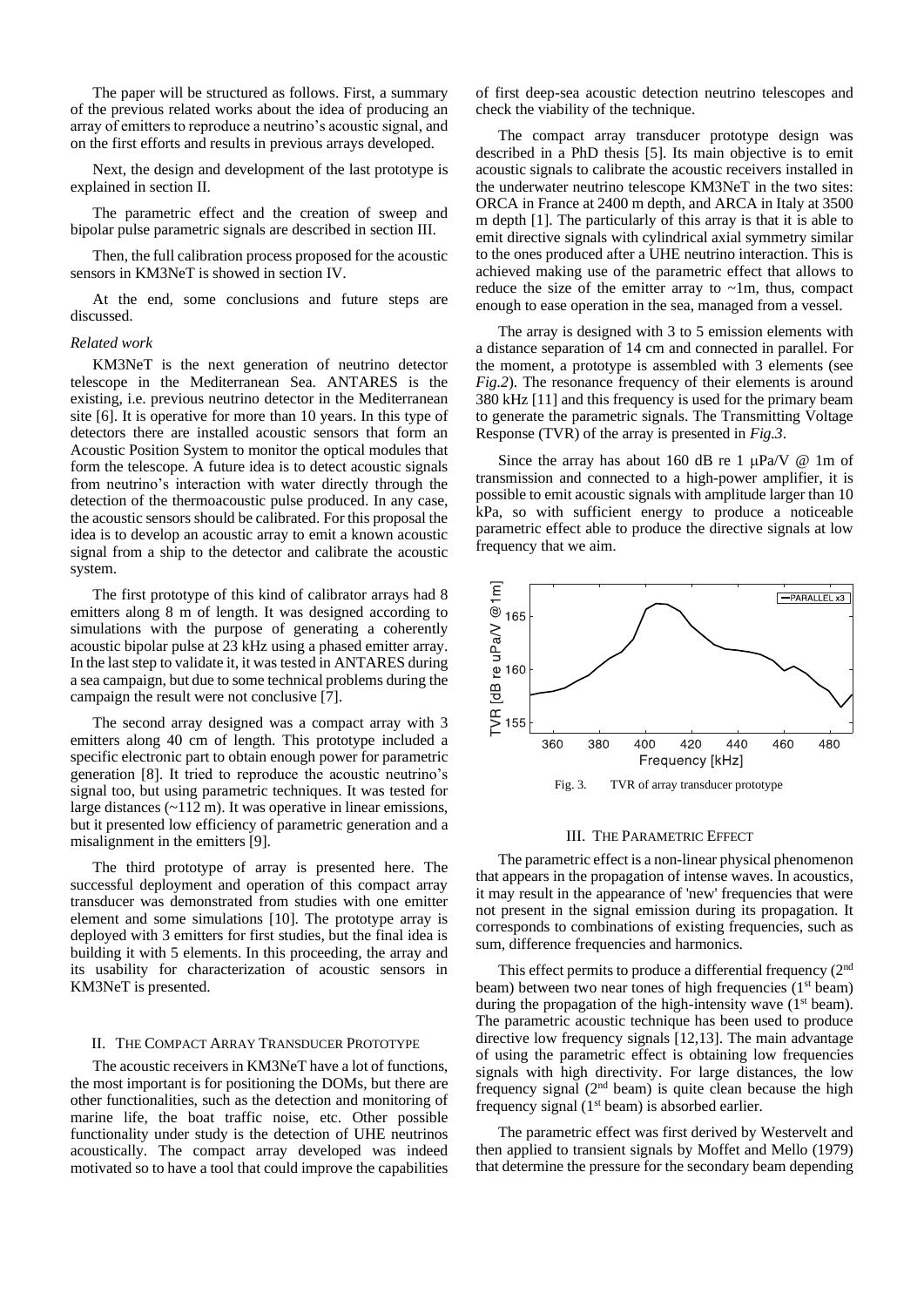of the power of the primary beam emitted signal and its envelope (*equation 1*):

$$
p(x,t) = \left(1 + \frac{B}{2A}\right) \frac{P^2 S}{16\pi \rho c^4 \alpha x} \frac{\partial^2}{\partial t^2} \left[E\left(t - \frac{x}{c}\right)\right]^2 \tag{1}
$$

Where  $p$  is the pressure of 2nd beam in  $x$  position at time  $t, \frac{B}{4}$  $\frac{b}{A}$  is the non-linear medium parameter, P is the pressure of the emitted signal  $(1<sup>st</sup>$  Beam), S the surface of emitter transducer,  $\rho$  the medium density,  $c$  the propagation sound velocity in the medium,  $\alpha$  the sound absorption medium coefficient and  $E$  the envelope function of the emitted signal.

It is also possible to predict the secondary beam behavior for this compact array transducer using the parametric study of Berktay and Meahy (1974) [14].

This work presents 3 different techniques to apply in the characterization of underwater neutrino's telescope, two of which uses parametric signals (2nd and 3rd step, a *parametric sweep signal* and a *parametric bipolar pulse*) and their creation process is described then.

## *A. Parametric Sweep Signal*

This signal consists in a sine signal at resonance frequency of the emitter used as carrier signal  $(1<sup>st</sup>$  beam of parametric effect) modulated with a linear sweep signal of low frequency (2 nd beam) using DSB (Double Sideband) modulation. The signal emitted is the 1<sup>st</sup> beam in the propagation. The parametric effect from this signal produces a 2<sup>nd</sup> beam during its propagation through the frequency difference. The pressure estimation for 2nd beam can be obtained by the second derivative of the square envelope of the emitted signal.

The 2nd beam produced by *parametric sweep signal* is described like in *equation 2*.

$$
p_d \sim \frac{\partial^2}{\partial t^2} E^2 = 4\pi \left\{ \frac{|f_2 - f_1|}{T} \cdot \sin\left[ 4\pi \cdot t \left( \frac{|f_2 - f_1|}{T} \cdot t + f_1 \right) \right] + 2\pi \left( 2 \frac{|f_2 - f_1|}{T} \cdot t + f_1 \right)^2 \right\}
$$

$$
+ \sin\left[ 4\pi \cdot t \left( \frac{|f_2 - f_1|}{T} \cdot t + f_1 \right) + \frac{\pi}{2} \right] \right\}
$$
(2)

Where  $p_d$  is the estimation pressure for differential frequency signal  $(2<sup>nd</sup>$  beam) produced by the parametric effect in the time  $t$ . The  $p_d$  is proportional at second derivative of the square envelope of the emitted signal  $(E)$ ,  $f_1$ and  $f_2$  are the initial and final frequency in the range of the sweep signal of modulation,  $T$  its duration.

# *B. Parametric Bipolar Pulse*

The acoustic UHE neutrino interaction signature in a fluid medium corresponds to a bipolar pressure pulse with cylindrical symmetry inherited from the shape of the source, that is the hadronic shower produced in the interaction that is contained in a kind of cylinder of a few meters length and a few cm diameter that produced the pulse thermosacoustically. Thus, this acoustic signal is really singular because it contains a large low frequency range (approximate between 2 to 50 kHz) and it is extremely directive  $(-1)$  [15].

An easy way to implement a bipolar pulse mathematically is using the first derivative of a Gaussian function  $(g(x))$ , *equation 3*):

$$
g(x) = \frac{1}{\sigma\sqrt{2\pi}}e^{-\frac{1}{2}\left(\frac{(x-\mu)}{\sigma\sqrt{2}}\right)^2}
$$
 (3)

Where  $\sigma$  is the standard deviation of the distribution, which is centered in u position.

So, to generate such a bipolar pulse parametrically we need to use as envelope the second integral of the pulse corresponding to the integral of the Gaussian function, and thus the error function. Thus, the signal modulation (envelope) to be used with the carrier signal is obtained by integrating the Gaussian function  $(g'(x))$ , *equation 4*):

$$
g'(x) = \frac{1}{2} \left( 1 - \frac{2}{\sqrt{\pi}} \int_{\frac{x-\mu}{\sigma}}^{\infty} e^{t^2} dt \right)
$$
 (4)

The creation of parametric bipolar pulse is presented in *Fig.4(a)*, where is shown in black the envelope of the signal emitted. In *Fig.4(b)* the estimated 2nd beam produced by parametric effect during its propagation is shown.



Fig. 4. Parametric effect estimated (b) in the propagation of parametric bipolar pulse (a)

#### IV. FULL CALIBRATION FOR KM3NET

As it has already been mentioned, the acoustic receivers in KM3NeT have many purposes for use. Each has some specific characteristics. Moreover, the detection of the UHE neutrino signal and its discrimination from the background is difficult.



Fig. 5. Strategy for the full calibration with the compact array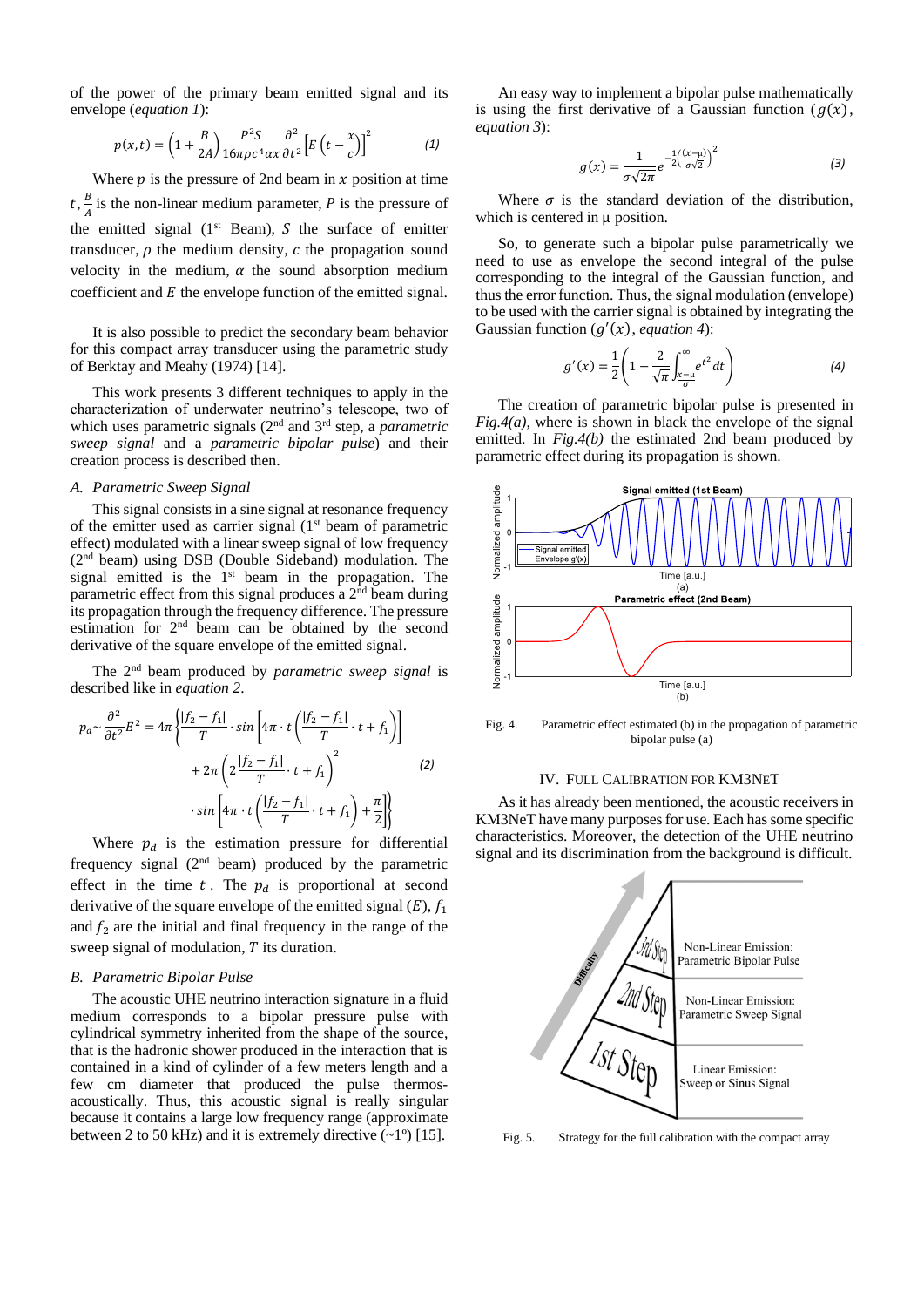For these reasons the full calibration method for KM3NeT is divided in 3 steps, from more easy and general to the most difficult and specific task (see *Fig.5*).

The combination of the three in one unique tool, the compact array, not only increase the versatility and functionality of the tool, but also paves the way towards the most difficult task.

The 1<sup>st</sup> step consists in low-frequency linear emission with the array. The other two steps are directive non-linear emissions using the parametric effect.

The general idea is that using the compact array from a ship (or from a remote operated vehicle) to emit signals from different positions and orientations with respect to the telescope. First, low-frequency non-directive signals will be emitted to study and check directly the reception in the acoustic receivers of the detector  $(1<sup>st</sup> step)$ . Since it a direct emission, it is quite easy to have a wave with sufficient intensity to reach the telescope and detect it without much trouble. This signal will be used to both calibration of sensors of the telescope and check the propagation of acoustic signals in the sea. Additionally, this kind of signals could also be used to tag and for comparisons with the emission of parametric signals, much more difficult to detect. Then, the use of the parametric signals is foreseen to deal with the low-amplitude signal and directivity expected for the neutrino signature. In a 2<sup>nd</sup> step, long signals will be used, such as the parametric sine sweep signal. The advantage of this step is that, we can detect the signal easier thanks to the use of signal processing techniques. Additionally, a much clear study can be done, such as the frequency dependence, so obtaining a much better and complete understanding of the situation, and how the directivity of the source is linked to the response of the different sensors of the telescope. Finally, the most difficult part can be done by emitting the bipolar parametric pulse (3rd step), that is fully simulating the acoustic neutrino's signature and calibrating the whole system for this aim and testing the ability to discriminate this kind of signals from the environmental noise.

## *A. Linear Emission (1st step)*

The compact array allows to emit sine and sweep signals directly in low frequency. The TVR is about 135 dB re 1  $\mu$ Pa/V @ 1m in the 10-100 kHz region. Then, with appropriate electronics it is quite straightforward to get 180-190 dB re 1  $\mu$ Pa @ 1m, and thus capable to reach the detector a few km away with positive signal-to-noise ratio. Therefore, it is possible to use these linear emissions for check the status of the acoustic receiver and get knowledge about the propagation of signals in situ. Moreover, signals used for the acoustic positioning system of KM3NeT could be done, benefiting from the procedures and protocols for detecting these signals at the same time of being an independent cross-check for that system.

The characteristic of this step is that the emission is for all detector because the linear emission in low frequencies produces a non-directivity emission, and thus, an accurate orientation of the array with respect to the telescope is not needed.

# *B. Long Parametric Directive Signal (2nd step)*

The first non-linear emission to calibrate the acoustic receivers in KM3NeT is considered using a long parametric directive signal. A long signal provides less difficulty on detection when the signal is received thanks to signal processing techniques, such as cross-correlation. In this context, a long duration signal (of the ms order) is considered.

The main objective of this step is to determine the response of the telescope to very directive (a few degree) signals with cylindrical symmetry [11]. This allows the calibration of the different sensors in the 1-50 kHz region but including the directivity component.

In this 2nd step of the characterization, a *parametric sweep signal* is designed for the emission. The carrier sine signal is 380 kHz (resonance frequency of the elements in the array) with 1 ms length. This duration permits a good transition between frequencies, especially for the low frequencies, in the envelope sweep signal. The frequencies of the line sweep signal are between 5 to 25 kHz, to produce a  $2<sup>nd</sup>$  beam like sweep signal between 10 to 50 kHz (the most important frequency range for the acoustic neutrino signal). The parametric signal in reception and its frequencies are show in *Fig.6.*



Fig. 6. Long parametric sweep signal emitted (a), the  $2<sup>nd</sup>$  beam estimated (b) and its Fast Fourier Transform (c)

For analyzing the reception of the *large parametric sweep signal* in the lab, it will be necessary a Band-Pass filter because the received signal contains both signals mixed (1<sup>st</sup>) and  $2<sup>nd</sup>$  beams). The  $2<sup>nd</sup>$  beam amplitude is expected to have a substantial decrease in amplitude with respect the  $1<sup>st</sup>$  beam reception, 20 dB in the frequency domain approximately.

Using this signal is possible to characterize the low frequencies in a specific sector, and by combining the information of all the sensors determine the directivity of the source, and thus being able to discriminate the signal from other more frequent less-directive acoustic signals. This information is then critical to improve the performance of the facility and determine the sensitivity.

# *C. Bipolar Parametric Directive Signal (3rd step)*

For a final characterization of the receivers to the acoustic neutrino's detection and test the viability of the technique is essential to be able to reproduce its acoustic signature. with this aim, a *parametric bipolar pulse* is created using the compact array. Similarly to the *parametric sweep signal*, the carrier signal is a sine with resonance frequency of the emitter element, but in this case the envelope signal is the integral of the Gaussian function  $(g'(x))$ . In this case, the parametric effect will be produced by the rise of the gaussian function integral. It presents the problem that the amplitude of the signal starts with zero, increases rapidly, but then it remains constant without decreasing to zero. To deal with this, it is